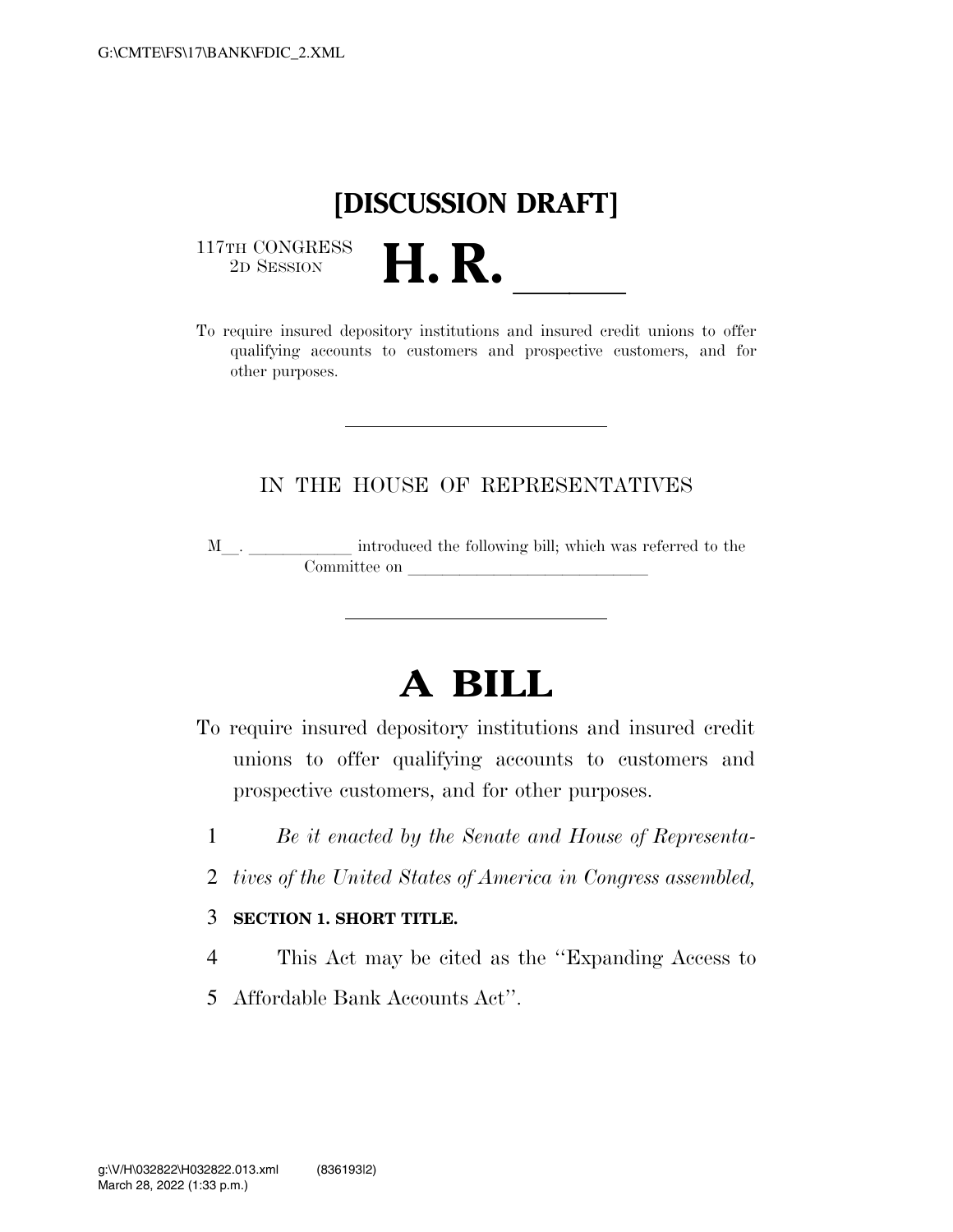#### **SEC. 2. DEPOSITORY INSTITUTION ACCOUNT STANDARDS.**

 The Federal Deposit Insurance Act (12 U.S.C. 1811 et seq.) is amended by inserting after section 51 the fol-lowing:

#### **''SEC. 52. ACCOUNT STANDARDS.**

 ''(a) IN GENERAL.—Each insured depository institu- tion with assets of greater than \$10,000,000,000 shall offer a qualifying account to customers and prospective customers—

- $\mathbf{10}$  ''(1) in the case of an insured depository insti- tution with assets of greater than \$10,000,000,000 and not greater than \$50,000,000,000, not later than 24 months after the date of the enactment of this section; and
- $\frac{15}{2}$  ''(2) in the case of an insured depository insti- tution with \$50,000,000,000 or more in assets, not later than 12 months after the date of the enact-ment of this section.

 ''(b) STANDARDS RELATING TO QUALIFYING AC- COUNTS.—Not later than 180 days after the date of the enactment of this section, the Corporation, shall prescribe, for insured depository institutions, standards for quali- fying accounts and such standards shall require that a qualifying account be a checking account or prepaid ac- count offered by an insured depository institution with the following features: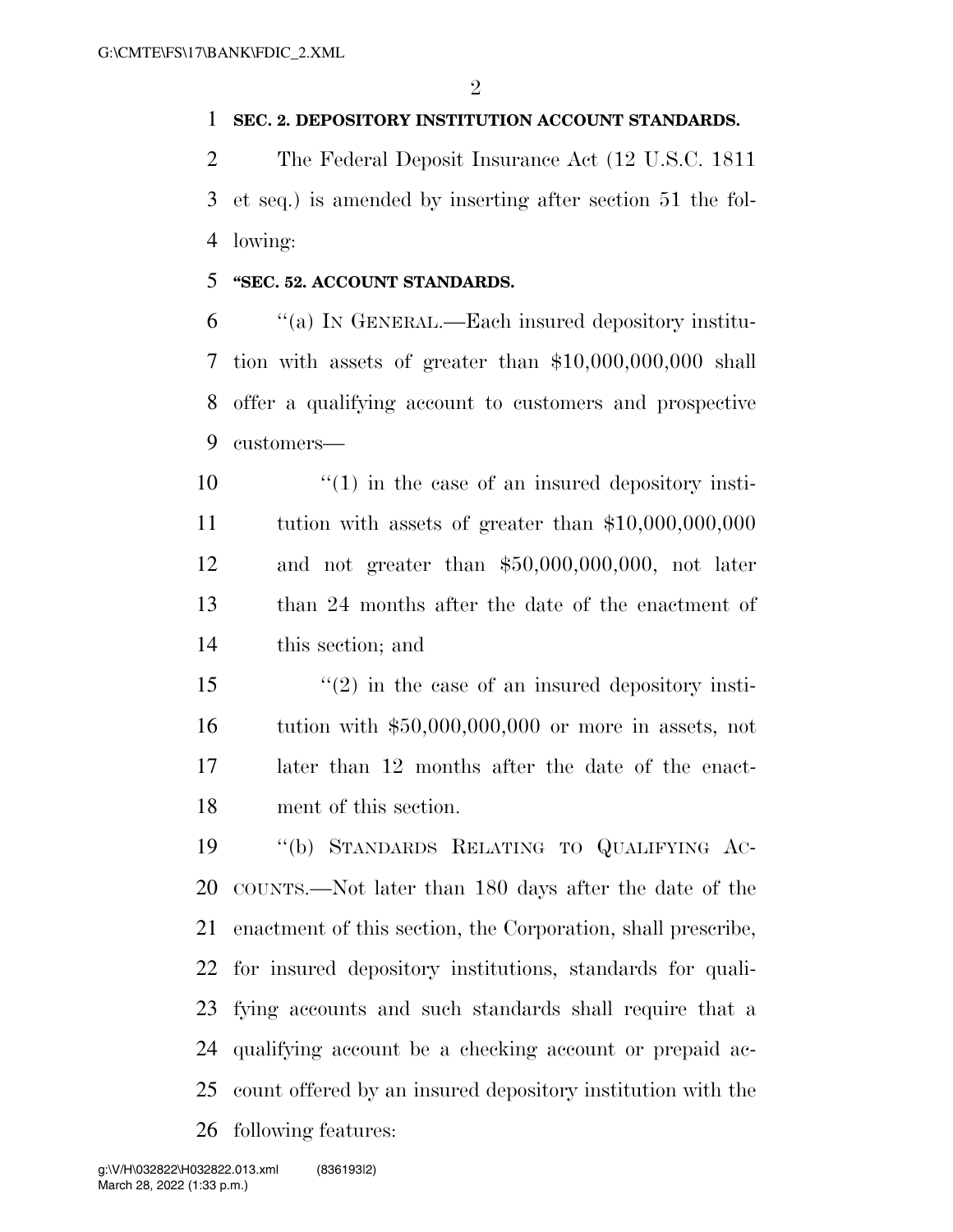| $\mathbf{1}$   | $\lq(1)$ A debit card network for point of sale pay-    |
|----------------|---------------------------------------------------------|
| $\overline{2}$ | ment and bill payment at no cost to the customer.       |
| 3              | $"(2)$ A minimum opening deposit of not greater         |
| $\overline{4}$ | than $$25.$                                             |
| 5              | $\lq(3)$ A non-waivable monthly maintenance fee         |
| 6              | of not greater than \$5 or a waivable monthly main-     |
| 7              | tenance fee of not greater than \$10.                   |
| 8              | "(4) No overdraft fees, non-sufficient fund fees,       |
| 9              | or other fees, charges or payments, voluntary or not,   |
| 10             | for overdrafts or declined transactions.                |
| 11             | $\lq(5)$ No fees associated with account activation,    |
| 12             | account closure, account dormancy, account inac-        |
| 13             | tivity, or low account balances.                        |
| 14             | (6)<br>Free and unrestricted access to<br>any           |
| 15             | branch location of such insured depository institu-     |
| 16             | tion.                                                   |
| 17             | $\lq(7)$ Free and unrestricted access to telephone      |
| 18             | banking, including live support services.               |
| 19             | $\lq\lq (8)$ Free and unrestricted assess to in-network |
| 20             | automated teller machines.                              |
| 21             | "(9) Fees of not greater than \$2.50 for use of         |
| 22             | an out-of-network automated teller machine, or in       |
| 23             | the case of a qualified account offered by an insured   |
| 24             | depository institution that provides customers with     |
| 25             | access to a partner automated teller machine net-       |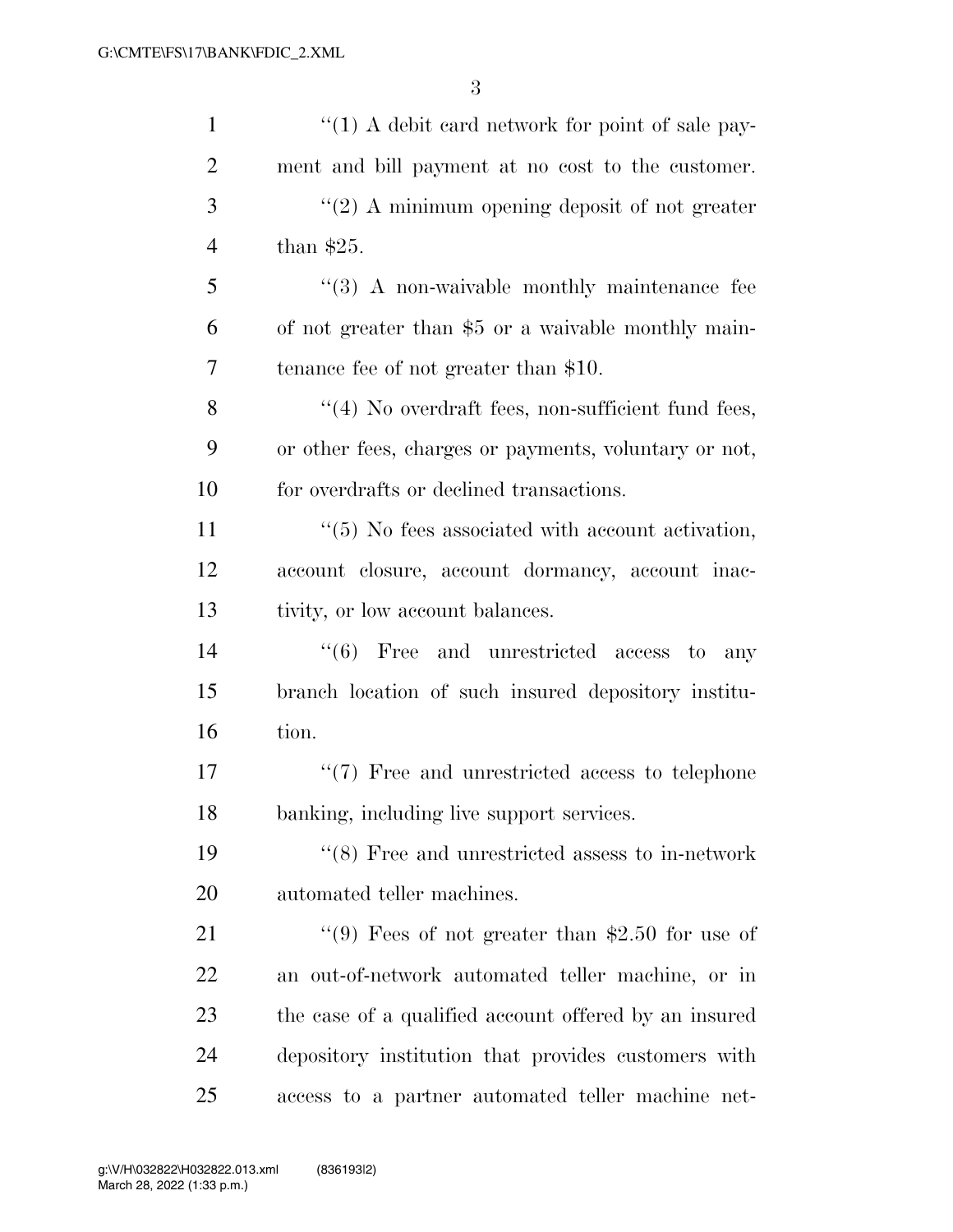| $\mathbf{1}$   | work, fees of not greater than \$3 for use of an auto-      |
|----------------|-------------------------------------------------------------|
| $\overline{2}$ | mated teller machine.                                       |
| 3              | $\degree$ (10) Depositing of cash and checks at no cost     |
| $\overline{4}$ | at any branch location of the insured depository in-        |
| 5              | stitution and at any in-network automated teller ma-        |
| 6              | chine.                                                      |
| 7              | $\lq(11)$ Direct deposit services offered to the cus-       |
| 8              | tomer at no cost.                                           |
| 9              | $\lq(12)$ Access to any bill pay services offered by        |
| 10             | the insured depository institution at no cost, or in        |
| 11             | the case of a qualified account offered by an insured       |
| 12             | depository institution that does not offer bill pay         |
| 13             | services, not less than 4 no-cost money orders or           |
| 14             | cashiers checks each month.                                 |
| 15             | $\cdot$ (13) No-cost cashing of checks issued by the        |
| 16             | insured depository institution.                             |
| 17             | " $(14)$ The ability to use any online banking,             |
| 18             | mobile banking, and banking alerts offered by the           |
| 19             | insured depository institution at no cost.                  |
| 20             | $\cdot$ (15) No-cost electronic monthly statements          |
| 21             | and monthly fees of not greater than \$2 for any            |
| 22             | monthly statement mailed to the customer.                   |
| 23             | "(c) CONSULTATION.—When issuing standards pur-              |
| 24             | suant to subsection (b), the Corporation shall consult with |
| 25             | the Board of Governors of the Federal Reserve System,       |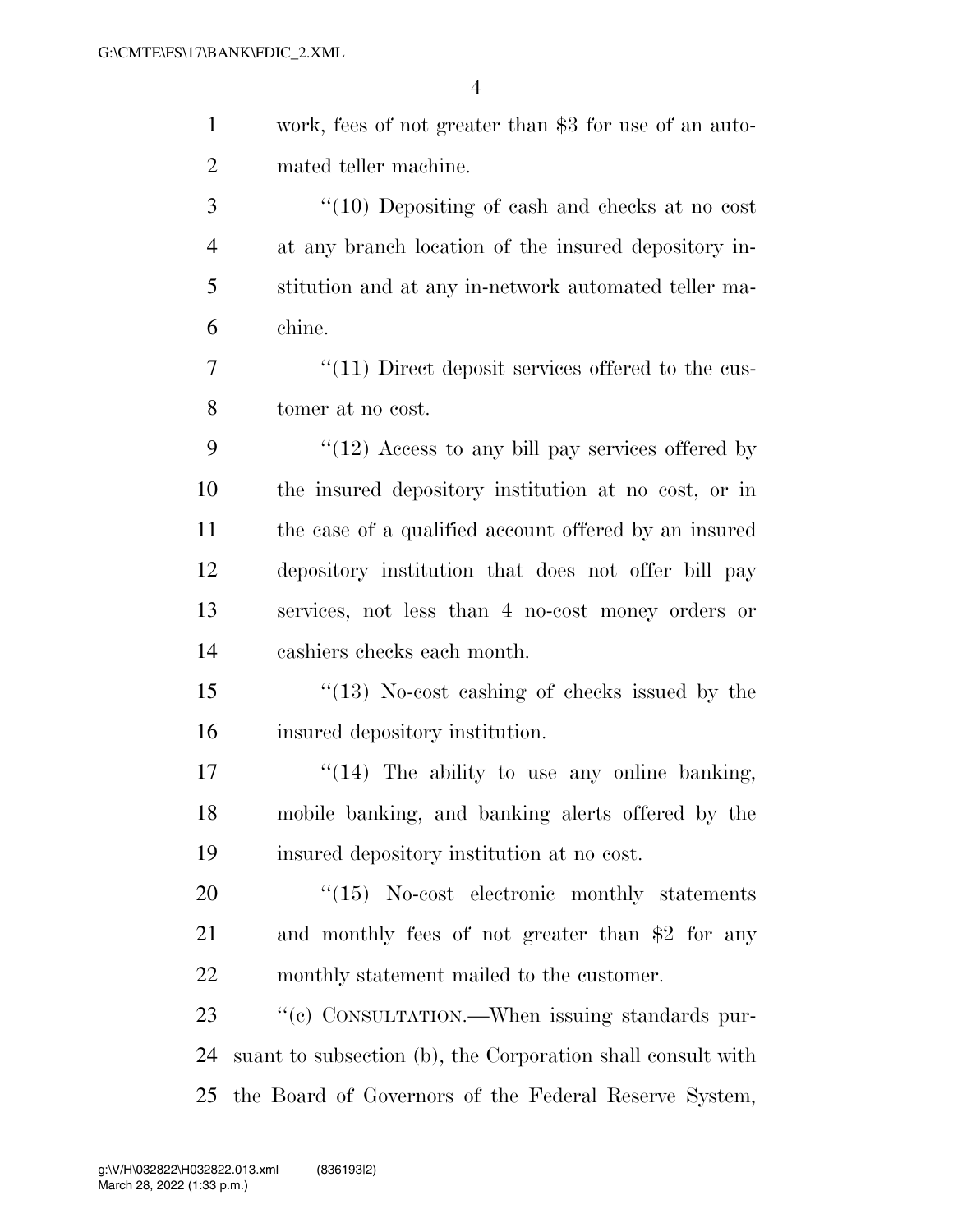the Comptroller of the Currency, and the Bureau of Con-sumer Financial Protection.

 ''(d) PREPAID ACCOUNT DEFINED.—The term 'pre- paid account' has the meaning given the term in regula-tions issued under the Electronic Fund Transfer Act.''.

### **SEC. 3. INSURED CREDIT UNION ACCOUNT STANDARDS.**

 The Federal Credit Union Act (12 U.S.C. 1752 et seq.) is amended by inserting after section 217 the fol-lowing:

#### **''SEC. 218. ACCOUNT STANDARDS.**

11 ""(a) In GENERAL.—Each insured credit union with assets of greater than \$10,000,000,000 shall offer a quali- fying account to customers and prospective customers— 14 ''(1) in the case of a insured credit union with assets of greater than \$10,000,000,000 and not greater than \$50,000,000,000, not later than 24 months after the date of the enactment of this sec-tion; and

 $(2)$  in the case of a insured credit union with greater \$50,000,000,000 or more in assets, not later 21 than 12 months after the date of the enactment of this section.

 ''(b) STANDARDS RELATING TO QUALIFYING AC- COUNTS.—Not later than 180 days after the date of the enactment of this section, the National Credit Union Ad-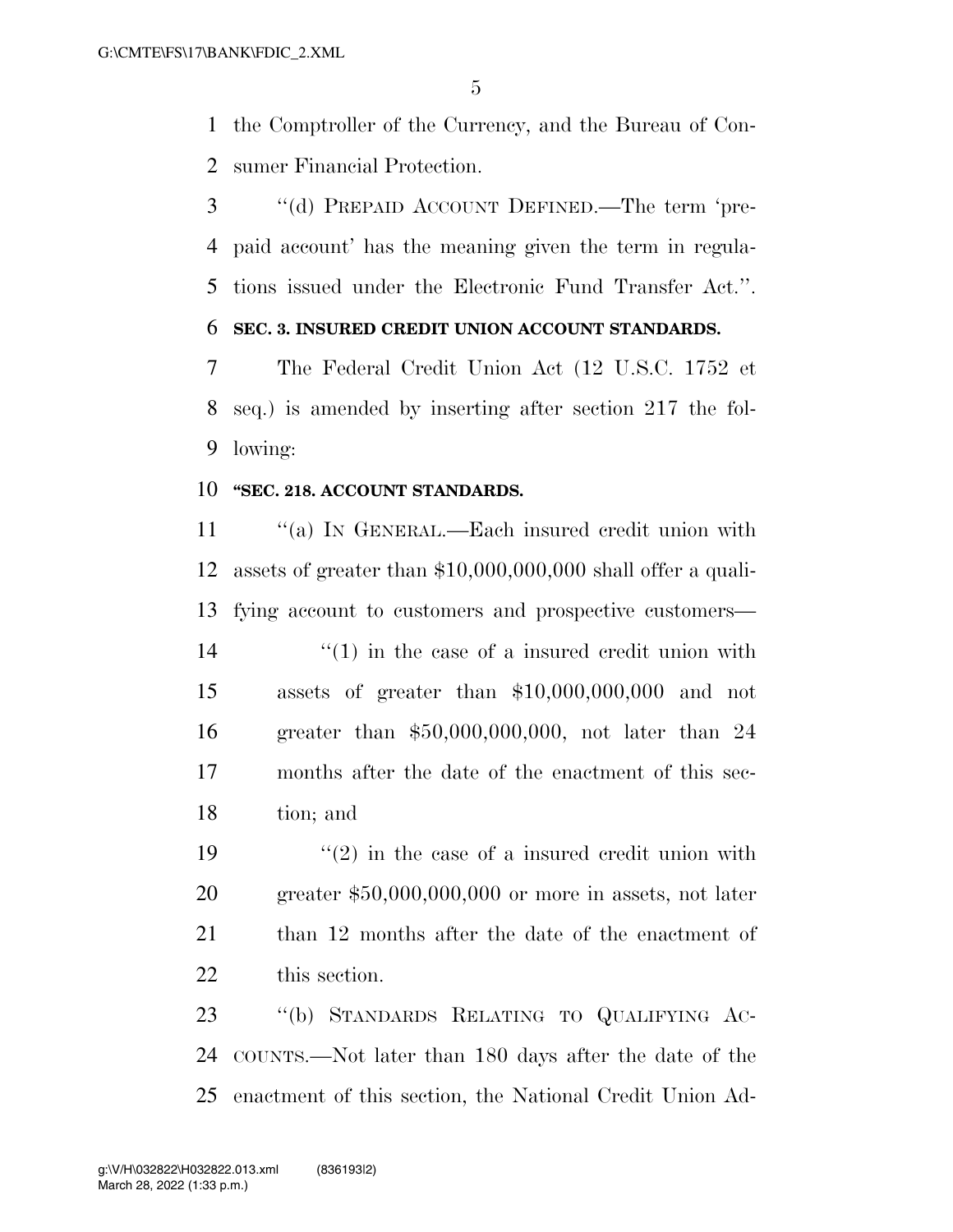ministration shall prescribe, for insured credit unions, standards for qualifying accounts and such standards shall require that a qualifying account be a checking ac- count or prepaid account offered by an insured credit union with the following features:  $(1)$  A debit card network for point of sale pay-ment and bill payment at no cost to the customer.

 ''(2) A minimum opening deposit of not greater than \$25.

10  $\frac{1}{2}$  (3) A non-waivable monthly maintenance fee of not greater than \$5 or a waivable monthly main-tenance fee of not greater than \$10.

 ''(4) No overdraft fees or non-sufficient fund fees.

 ''(5) No fees associated with account activation, account closure, account dormancy, account inac-tivity, or low account balances.

18 ''(6) Free and unrestricted access to any branch location of such credit union.

20  $\frac{1}{2}$  Tree and unrestricted access to telephone banking, including live support services.

22 ''(8) Free and unrestricted assess to in-network automated teller machines.

24 ''(9) Fees of not greater than of \$2.50 for use of an out-of-network automated teller machine, or in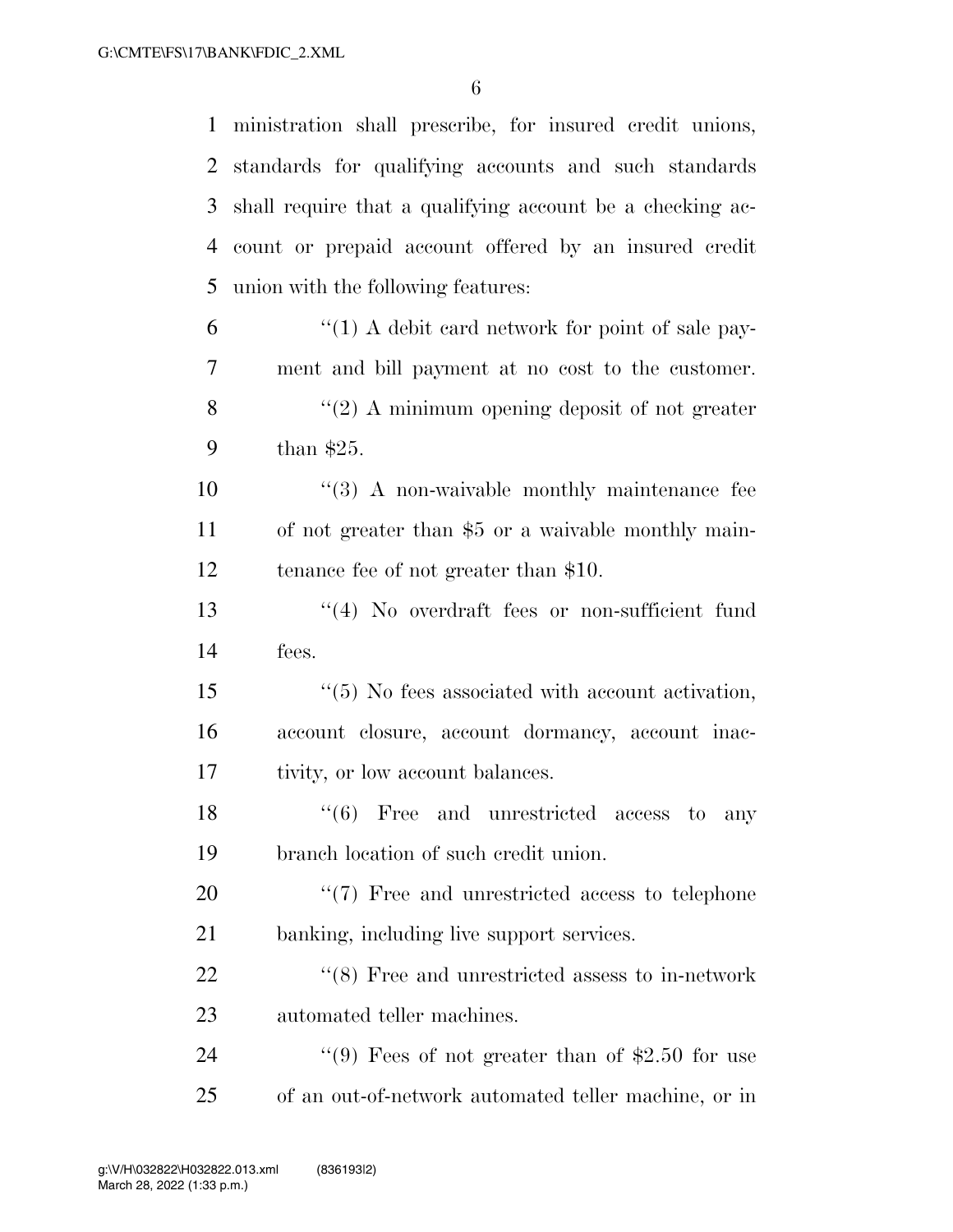the case of a qualified account offered by an insured credit union that provides customers with access to a partner automated teller machine network, fees of not greater than \$3 for use of an automated teller machine. ''(10) Depositing of cash and checks at no cost at any branch location of the insured credit union

and at any in-network automated teller machine.

9 ''(11) Direct deposit services offered to the cus-tomer at no cost.

 $\frac{1}{2}$  Access to any bill pay services offered by the insured credit union at no cost, or in the case of a qualified account offered by an insured credit union that does not offer bill pay services, not less than 4 no-cost money orders or cashiers checks each month.

17 ''(13) No-cost cashing of checks issued by the insured credit union.

19  $\frac{1}{2}$   $\frac{1}{2}$  The ability to use any online banking, mobile banking, and banking alerts offered by the 21 insured credit union at no cost.

22 "(15) No-cost electronic monthly statements and monthly fees of not greater than \$2 for any monthly statement mailed to the customer.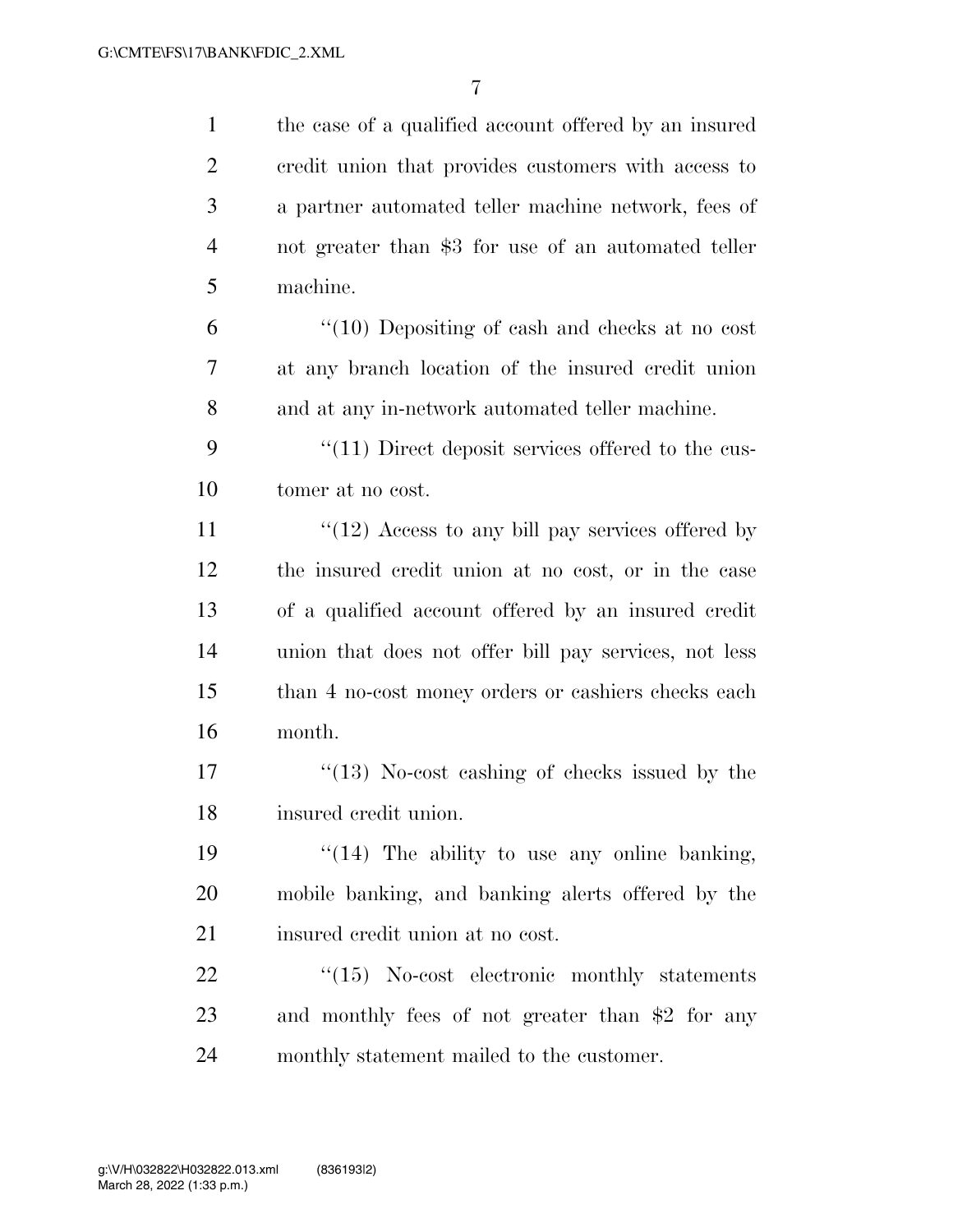$\cdot$  (c) CONSULTATION.—When issuing standards pur- suant to subsection (b), the National Credit Union Admin- istration shall consult with the Bureau of Consumer Fi-nancial Protection.

 ''(d) PREPAID ACCOUNT DEFINED.—The term 'pre- paid account' has the meaning given the term in regula- tions issued under the Electronic Fund Transfer Act.''. **SEC. 4. STUDY AND REPORT.** 

 (a) STUDY.—The Bureau of Consumer Financial Protection, the Board of Governors of the Federal Reserve System, the Comptroller of the Currency, the Federal De- posit Insurance Corporation, and the National Credit Union Administration shall, jointly, commence a study of any ways in which low-fee accounts may improve access to the unbanked that—

 (1) identifies trends in the account offerings and performance of low-fee accounts certified through the Bank On initiative of the Cities for Fi- nancial Empowerment Fund offered by participating financial institutions;

 (2) identifies any barriers for insured deposi- tory institutions with less than \$10,000,000,000 in total assets to offer low-fee accounts;

 (3) identifies any barriers for financial institu-tions opening new accounts for customers interested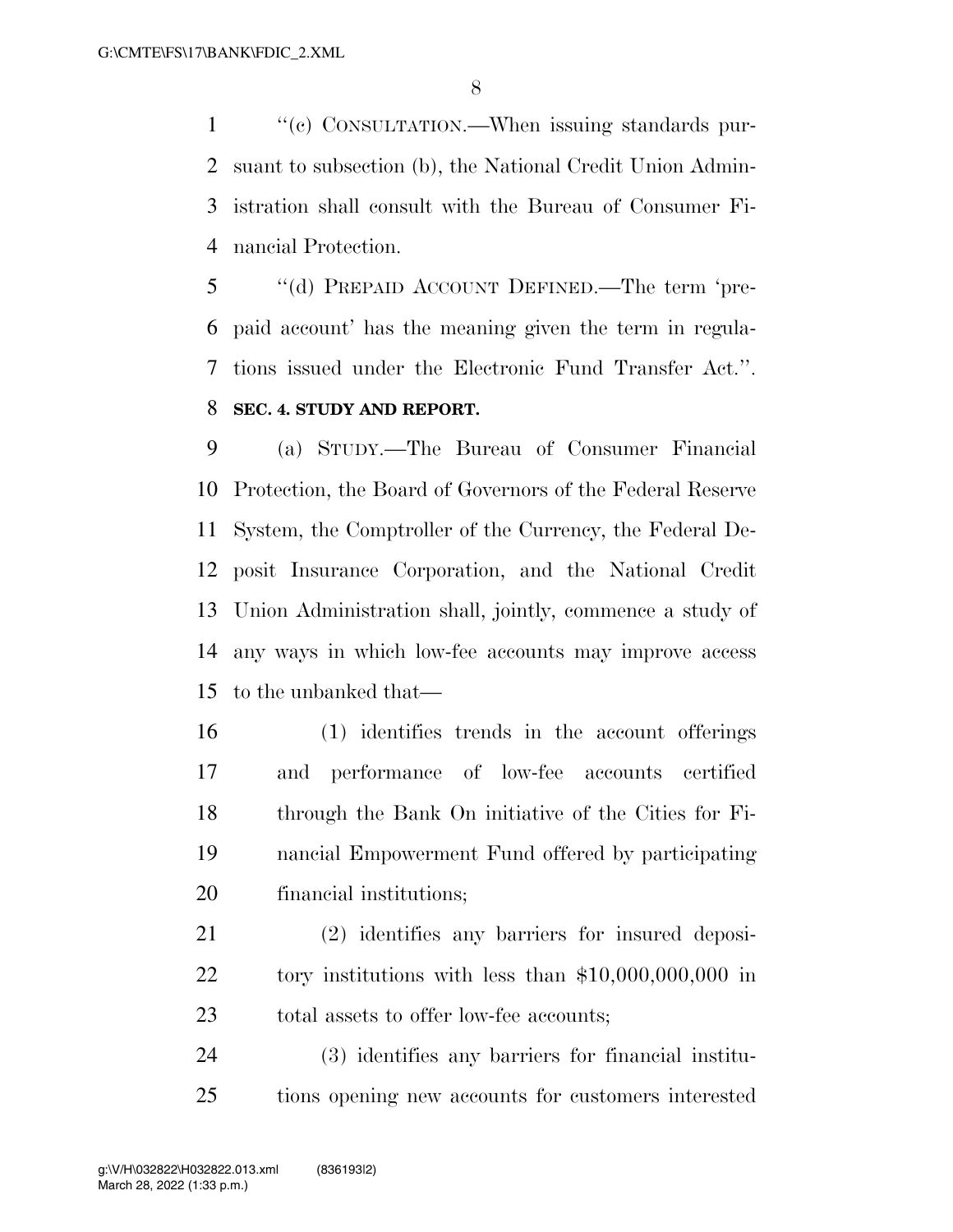in a low-fee account, including the use of alternative forms of identification such as municipal identifica-tion and consular identification;

(4) provides an analysis of—

 (A) how low-fee accounts would impact the banking status of disproportionately unbanked and underbanked populations, including low- and-moderate-income households and house- holds of color, as well as recommendations for government and industry action; and

 (B) whether providing any credit under the Community Reinvestment Act of 1977 to in- sured depository institutions with less than \$10,000,000,000 in total assets that offer low- fee accounts may improve access to the unbanked while also fulfilling the purposes of 17 the Community Reinvestment Act of 1977.

 (b) REPORT.—Not later than the end of the 1-year period beginning on the date of enactment of this Act, the Federal agencies described under subsection (a) shall, jointly, issue a report to the Committee on Financial Serv- ices of the House of Representatives and the Committee on Banking, Housing, and Urban Affairs of the Senate containing all findings and determinations made in the study required under subsection (a).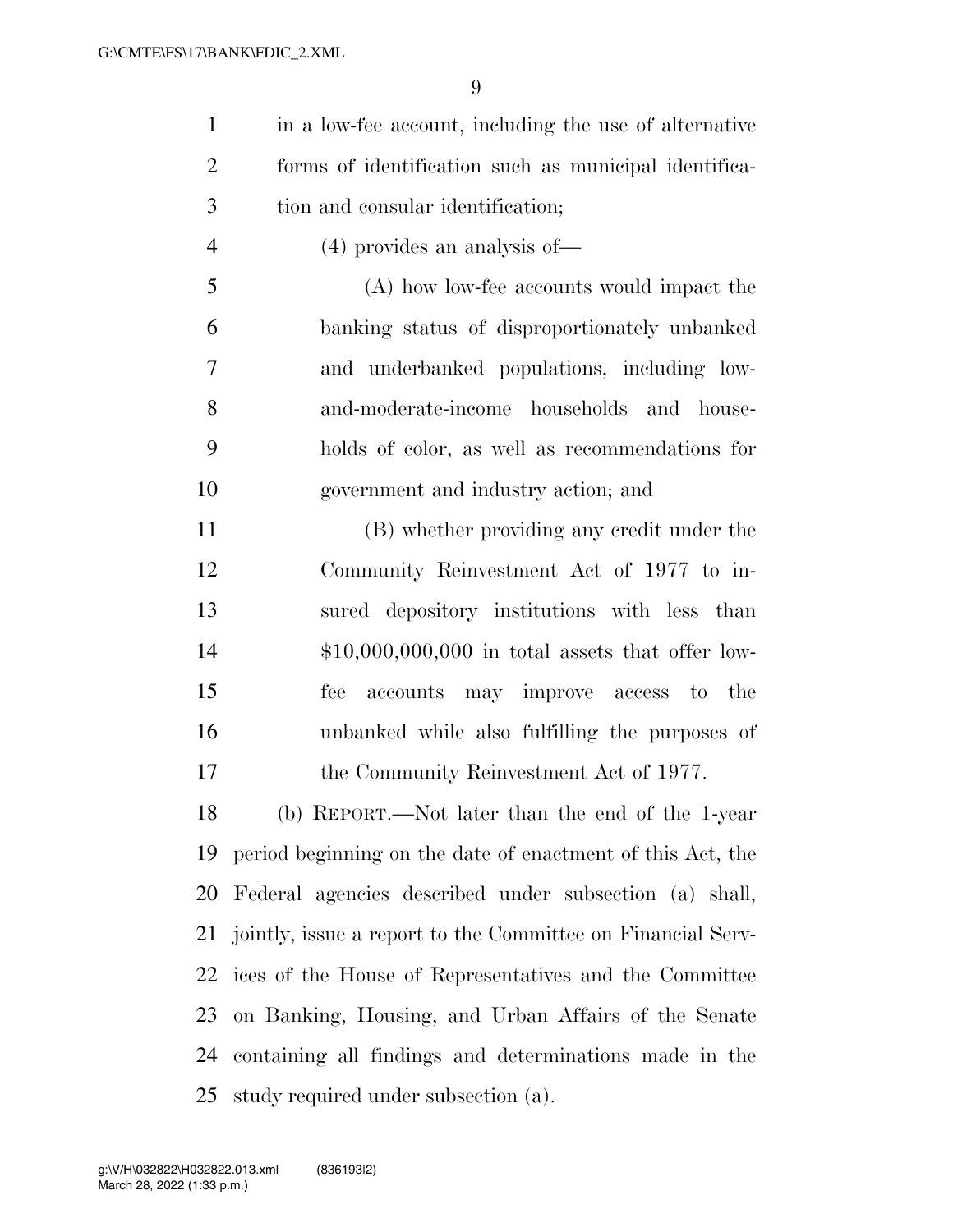(c) CONSULTATION.—In carrying out the report re- quired under subsection (a), the Federal agencies de- scribed in that subsection shall consult with other Federal and State agencies and other stakeholders as the agencies determine appropriate.

#### **SEC. 5. SENSE OF THE CONGRESS.**

It is the sense of the Congress that—

 (1) financial institutions participating in the Cities for Financial Empowerment Foundation's Bank On initiative are making strides to expand ac-cess to affordable, low-fee bank accounts;

 (2) financial institutions participating in the Cities for Financial Empowerment Foundation's Bank On initiative are encouraged to report metrics related to Bank On account openings, account usage and consistency, and online access to the St. Louis Federal Reserve Bank's Bank On National Data Hub;

 (3) financial institutions with assets less than \$10,000,000,000 that are not required under the amendments made by this Act to offer qualifying ac- counts to customers and prospective customers are encouraged to offer such qualifying accounts volun-tarily; and